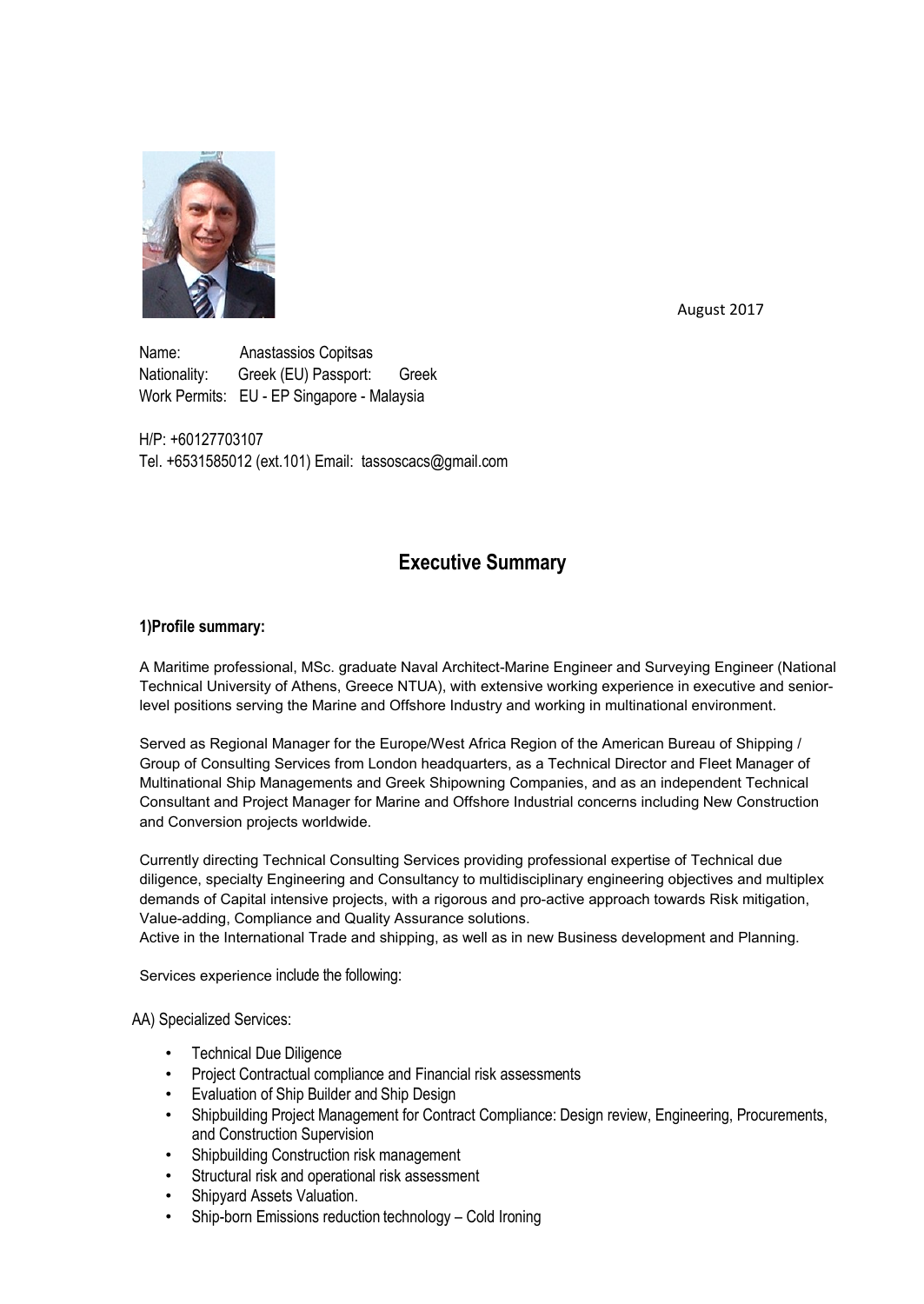- Life extension (longevity) evaluation of Marine and Offshore assets
- Expert evaluation of Coating applications and Paint material for Marine and Offshore projects
- New installations and refits design / engineering review and onboard applications
- Quality Assurance audits and implementation of QC procedures.
- Marine safety audits
- Vessel condition surveys, Pre-purchase surveys
- Warrantee surveys
- Commercial surveys
- Expert Witness and Inspection services
- Third party Verification services
- Review of Advance Structural and Engineering Analysis, or Independent Analysis, using advance analytical engineering tools:
	- o FEM
	- o Spectral Fatigue Analysis, Fatigue Life
	- o Dynamic Load Approach analysis (DLA)
	- o 2-D, 3-D Structural zooming Analysis o Loading analysis
	- o Buckling Analysis o Sloshing Analysis
	- o Ship Powering and Speed Analysis
	- o Tank Test and Sea Trials witnessing and Evaluation of results
	- o Vibration and Acoustic Analysis (design stage and trouble-shooting)
	- o Mechanical engineering analysis o Trouble-shooting

(BB) Value-Adding Services in the New Construction / Conversion and major Outfitting projects:

- *(i) Assessing and managing construction and operational risk*
- *(ii) Adding value to your newbuilding assets by applying technical due diligence and efficient and rigorous project management including assurance of compliance, mitigation of contract and construction risk from design development to construction and delivery.*
- *CC) Value-Adding Services in support of Fleet Management objectives:*

*Operational and capital risk-based asset management applications using applicable methodologies of assessment and analysis as follows:*

- *Assessments prior to acquisition of new and old marine and offshore assets*
- *Assessments of Fleet / vessel operational readiness including: (i) operational capability, (ii) maintenance, (iii) refit and (iv) procurements*
- *Operational capability engineering prognosis for asset life-cycle management of vessel/Fleet*
- *Risk-based Physical Asset Integrity Management Approach*
- *BWM-T systems: Retrofit and New Installations for compliance with IMO and EPA/USCG Final Rule*
- *Emissions Compliance - new installations and retrofitting Green technologies*

*DD) Services in support to Industrial disputes over complex contentious and noncontentious matters of the Marine and Offshore Industry:*

- *New Construction, Conversion, Drydocking Repairs/ Refitting, S&P, MOA/MOU/ Contract related: Disputes and arbitration*
- *Marine Insurance disputes (Cargo insurance, H&M, Builders' insurance, P&I cover).*
- *Various other contentious shipping matters (charter-party disputes, bunker disputes)*
- *Various other non-contentious shipping maters (advice on design and construction disputes in*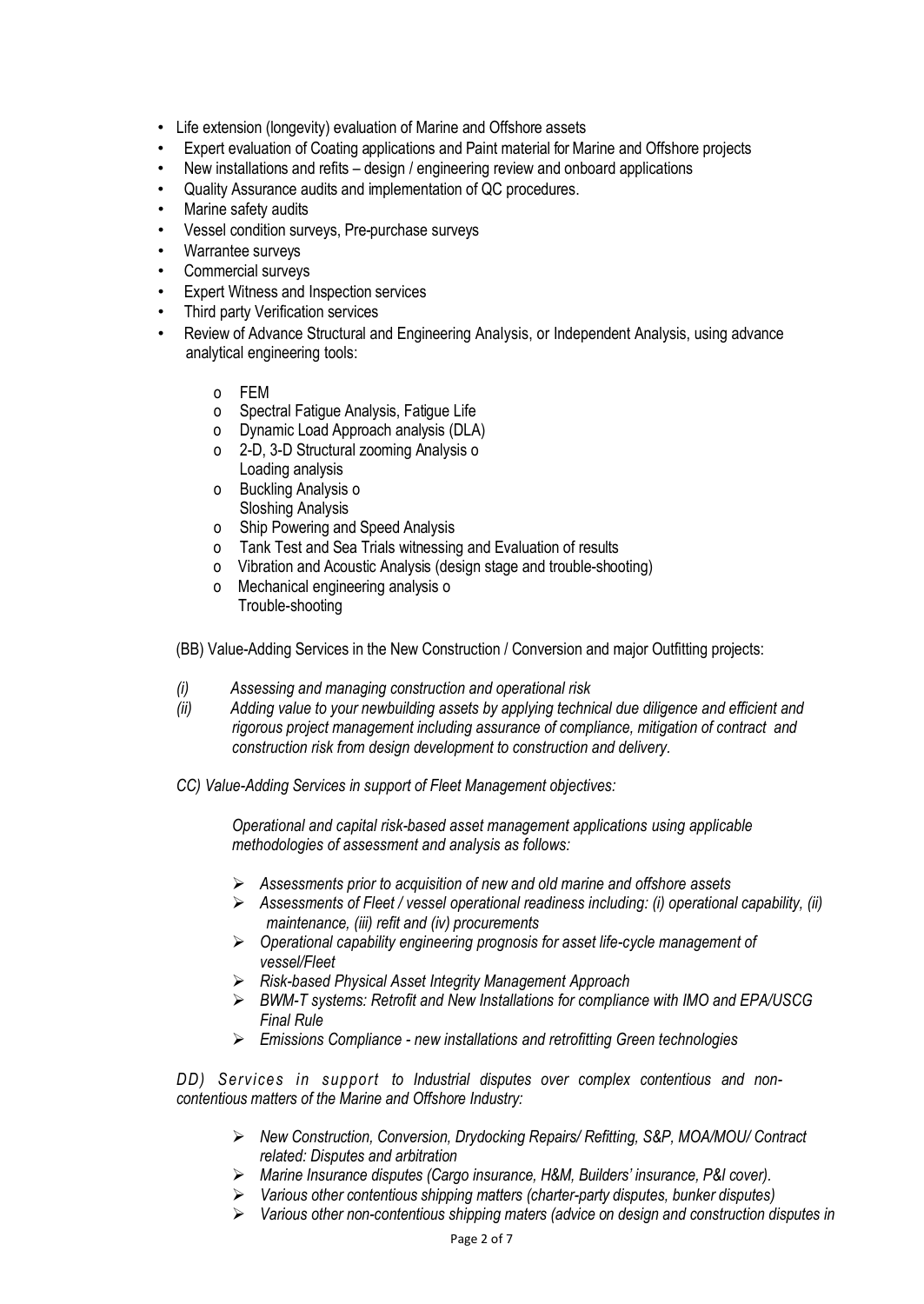### **2) Accountabilities in current position:**

Responsible for the worldwide activities Marine Services based in Singapore, the maintenance of the quality in ISO environment, the quality of all technical services and works of the Company worldwide, the technical and human resources, and the financial control. Active new Business developer with comprehensive marketing and promoting new services of high value in support of Client's needs which maximize the value of their investment. Research and development includes objectives of Advance Engineering, Risk-based Asset Management, Marine and Offshore Assets life extension, Consultancy on HSEQ policies and Evaluation and retrofitting of newly developed Green technologies. Acting Project Manager, Technical Negotiator, Technical Advisor and Coordinator between clients and vendors as well as the regulatory bodies and overall monitoring and control of worldwide operations.

## **3) Indicative experience in managing Technical Services at senior level**

- Appointed Technical Consultant of the Algerian Oil and Gas Public Company Sonatrach Petroleum Corporation BV and its affiliate Hyproc S.C in the provision of services in Shipbuilders evaluations and the Management of New Construction projects.
- Appointed Technical Consultant in the Life extension of LNG "Golar Freeze" (for GOLAR LNG- ENRON).
- Appointed Technical Consultant by SNAM SpA in the Life extension of the LNG Fleet.
- Appointed Technical Consultant of Bergesen (BW Group) in the Condition Assessments and Life extension evaluations of the Fleet of older Gas Carriers.
- Appointed Consultant of Buyers (AVIN Corporation Int'l SA) in the Valuation of the tangible assets of Mykolaiv (Nikolayev) Chernomorsky Shipyards Plant in Ukraine.
- Appointed Technical Advisor to RBS Bank UK in the financing of conversion projects of Clough Australia
- Appointed Technical Advisor to City Bank Poland for Maritime financing projects
- Developing advance engineering analysis and applications towards risk-based structural evaluations (ABS Houston).
- Appointed Technical Consultant by SAIPEM on Safety Case of semi-submersible oil rings (ABS MS London)
- Developing services in managing numerous New Construction and Conversion projects, in advance Engineering, in ship Condition evaluations, Project management, Technical due diligence and Expert witness services for Marine and Offshore Industrial concerns.

#### **4) Educational Credentials**

Athens). MSc. degree in Naval Architecture & Marine Engineering and Surveying Engineering (graduate NTUA,

#### **5) Referees:**

Name: Cris Wiernicki Name: Magnus Karlsen Position: CEO-President Position: Owner / Director Company: American Bureau of Shipping Company: Norbulk Shipping Email: [chris.wiernicki@eagle.org](mailto:chris.wiernicki@eagle.org)

Tel: +1-281-6732800 Email: [Magnus.Karlsen@norbulkshipping.com](mailto:Magnus.Karlsen@norbulkshipping.com)

#### **6) Copies of relevant qualifications:** Upon request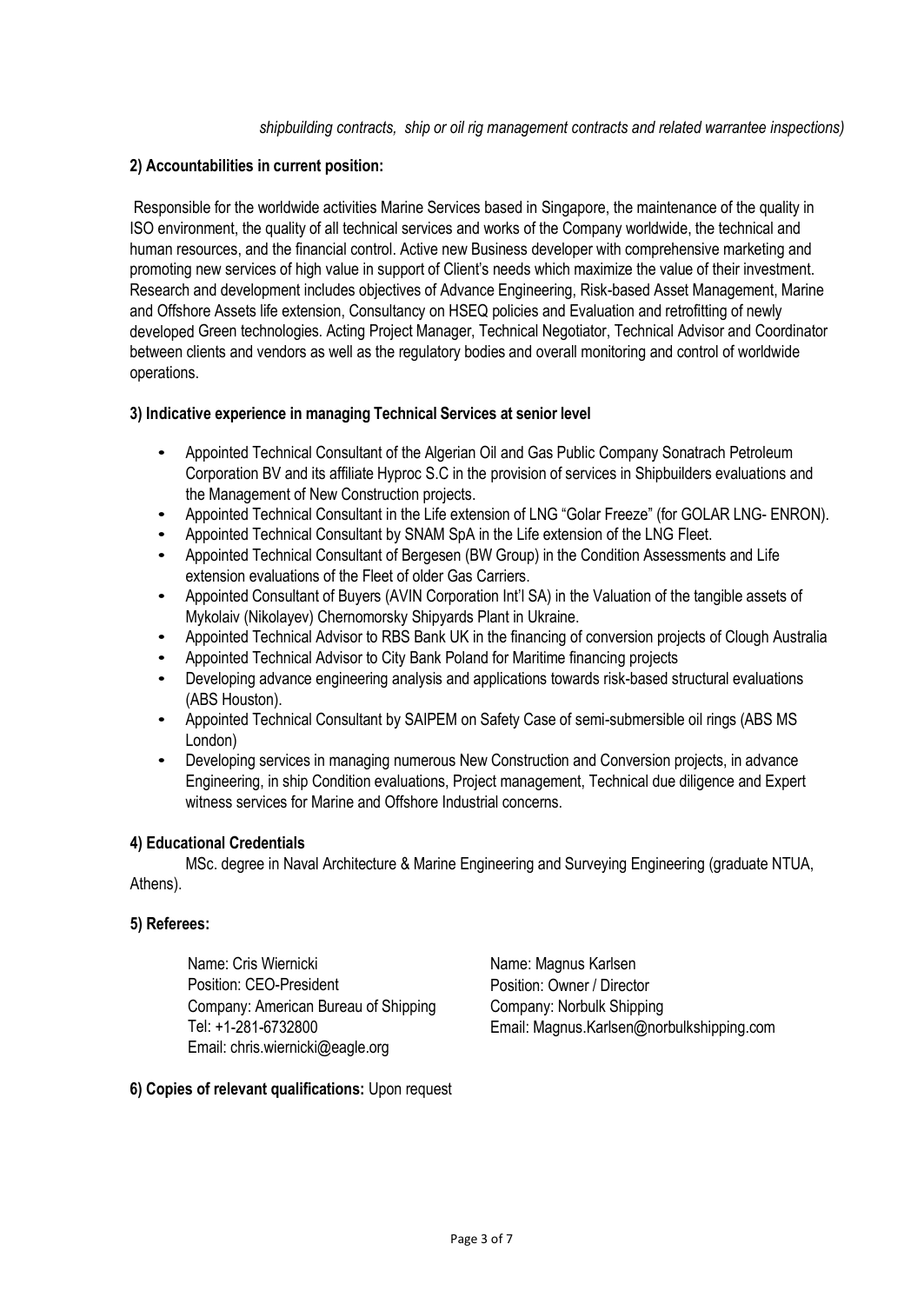Date: 1/8/2017

## **CURRICULUM VITAE**

**Name/Surname**: Anastassios Copitsas.

**Nationality:** Greek

**Present Work Address:** 100 Tras Street, AM100, #16-01, Amara Corporate Tower, Singapore 079027

**Contacts: Email:** [tassoscacs@gmail.com](mailto:tassoscacs@gmail.com) HP:+60127703107

**Qualifications**: MSc Diploma in Naval Architecture and Marine Engineering, BSc Diploma in Surveying Engineering, Graduate of the "National Technical University of Athens", Greece ("NTUA- Metsovion"), Chartered Engineer, MBA (Exec.) London Business School, Combined motor-steam Class B Certificate of competency.

**Training & courses:** Received training courses and certificate in Quality Management Systems (ISM/ISO) as Lead Auditor. CAD design, Production and Planning, Quality Assurance /Quality Control. Integrated Ship Management Systems, American Bureau of Shipping "SafeHull", Ship Structural Analysis,IT/ computer applications.

#### **Summary of Experience:**

Thirty years of activity and working experience in executive and senior positions serving most fields of the Marine and Off-shore Industry and working in multi-national environment. He has served as Regional Manager for Europe, Middle East and West Africa Division of the American Bureau of Shipping-Group of Consulting Services, as a Technical Director and Fleet Manager of Multinational Ship Management and Greek Shipowning and Shipmanagement Companies as well as Technical Consultant and project manager in Marine projects including Newbuildings worldwide. He has working knowledge of Ship Statutory, Regulatory requirements and Ship Classification rules applicable to all types of vessels and vessel Operations, as well as HSEQ and HR/ Manning International requirements and policies. He has been directing Technical and Ma r in e Consulting Services providing expertise in multidisciplinary objectives of the Marine and Offshore Industries, as well as the application of modern risk management techniques in handling project management and execution of capital intensive projects, or projects of higher engineering complexity. He has been conducting solid market research and financial analysis of potential projects, handling project execution technical and commercial management in the maritime sector and complete project management.

#### **Position Held / Duties:**

**Previous /** 1/2000-1/2010:**ACS Marine Services Ltd, London, U.K.:** Managing Director. **Recent:** 1/2010-2017: **ACS Marine Services (Asia) Pte. Ltd. Singapore:** Managing Director.

Responsible for the worldwide activities of the Company, the new Business Development, the maintenance of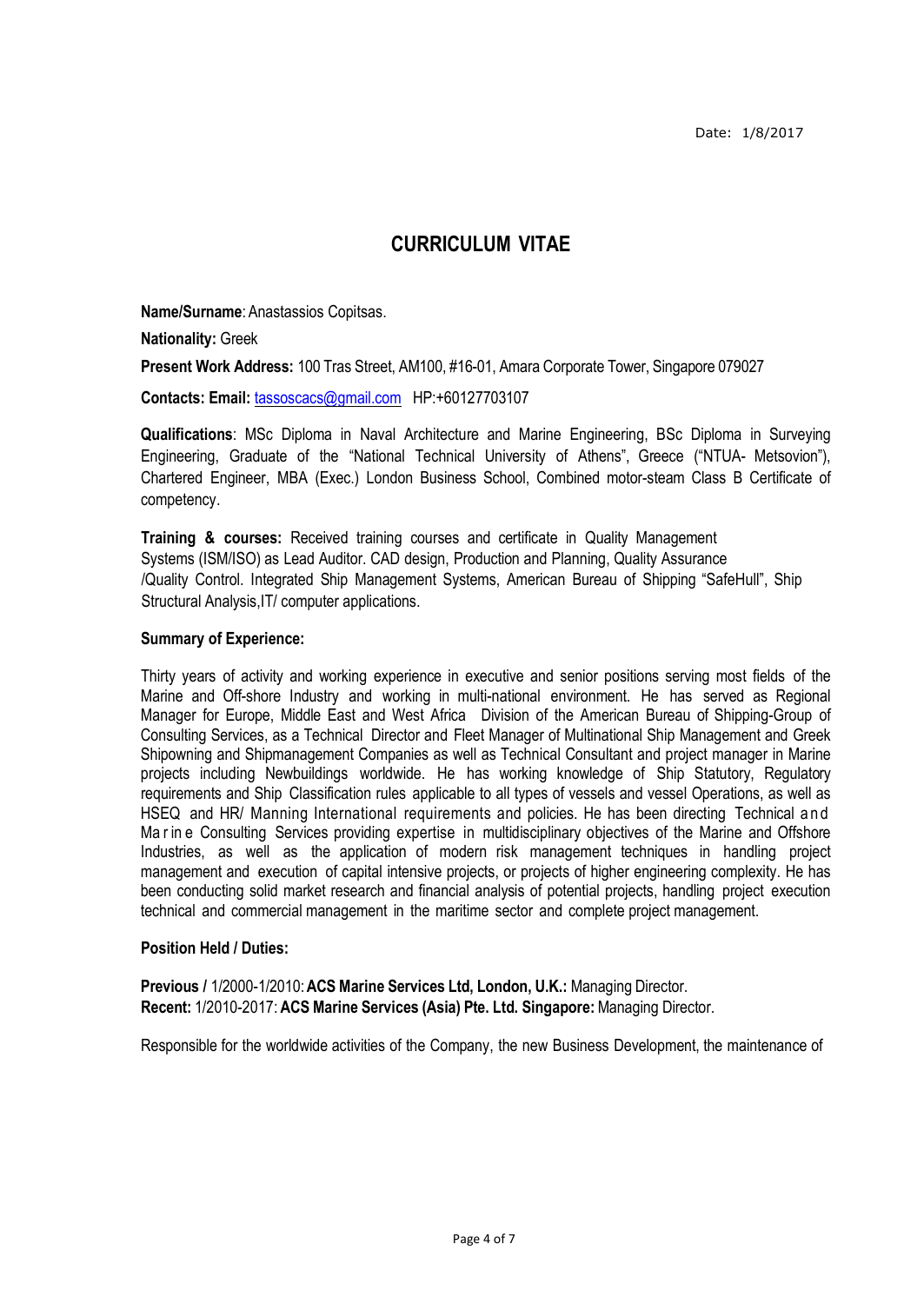the quality in ISO environment, the quality of all technical services and works of the Company worldwide, the technical and human resources, and the financial control. Active Project Manager, Technical Negotiator, Marine Consultant and Technical Advisor and Coordinator between clients and vendors as well as the regulatory bodies and the overall shipping operations, monitoring and control of worldwide projects. He applied  $R & D$  in high value new services in support of Client's needs and employed comprehensive marketing in promoting new projects which maximize the value of investment. This includes handling of intensive capital handling Management objectives in new Ship Construction and Conversion projects, Ship Life Extension evaluations, Ship Retrofitting/Drydocking/major R&M projects, Shipmanagement, Project and Operational Risk, Ship condition, S&P due diligence, H&M and damage claims/ expert witness surveys worldwide for major shipping clients.

**New Business Development and Major Projects**: New Construction of Ships including Tankers, Gas Carriers, Bulk Carriers, Container Ships, General cargo and Reefer vessels, advance engineering, Design evaluation, Detail Plan Review, Advance Structural analysis, Project Management and Technical Coordination, Site Supervision, Technical evaluations of Shipyards, Assets Valuation of Shipyards, Project Risk a ssessors for fina ncing bodies / Banks, HSEQ Audits, Expert Inspections. Repair and conversion projects and dry-dockings worldwide. Vessel condition and commercial surveys. Shipmanagement, Shipping and Trading activities.

Other Company activities: Third party Shipmanagement, Charter-in tonnage and Trading of Energy Commodities (Fuel, Ore, Coal).

#### **Indicative Projects:**

- Sonatrach P.C, Public Company of Oil and Gas of Algeria: Design assessment project management and supervision in new construction of 315,000 DWT VLCC (very large crude oil carrier), at NACKS, P.R. China.
- "Sonatrach P.C", Public Company of Oil and Gas of Algeria: New Construction of 3x59,200 cum LPG/NH3 Carriers (Liquefied Petroleum Gas and Ammonia Carriers) at Kawasaki S.C.<br>Japan. Design assessment, project management and supervision.
- "Sonatrach P.C", State Company of Oil and Gas of Algeria: New Construction of Very Large LPG Carriers of 84,000 cum capacity at KSC Japan. Design assessment, project management and supervision.
- Sonatrach P.C": Prequalification assessments of various shipyards in Japan ((Mitsui, Mitsubishi, Hitachi, Kawasaki) and S. Korea (Daewoo, Samsung, Hyundai) for the construction of series of VLGC for the Algerian Oil and Gas State Company.
- "Ottavio Novella" Italy: New Construction of IMO type 2 Chemical Tankers. Design assessment, project management and supervision.
- "Atlantica Shipping"-"Atlantica Shipping"–Norway and "A.M. Nomikos Transworld Maritime Agencies"–Greece: New Construction of Handymax Bulk Carriers at Dayang / Sinopacific Group of Shipyards in P.R. China. Design assessment, project management and supervision.
- "Gleamray" Creece: New Construction of handymax Bulk Carriers at Tsuneishi Japan /Cebu. Design assessment, project management and supervision.
- "NIKI Shipping"-Greece: New Construction of 2,500 TEU Container carriers at Jurong Shipyard
- Singapore. Design assessment, project management and supervision.
- "Hartmann A."-Germany: Design review and management of New Construction of AHTSVs
- (Anchor Handling and Tug Service vessels) at Colombo Shipyard.
- "CMM" Greece: Engineering in new 82,000 cum LPG carriers in Hyundai S. Korea.
- Qatar Gas: Project Management of Series of construction of 125,000 cum LNG Carriers in MHI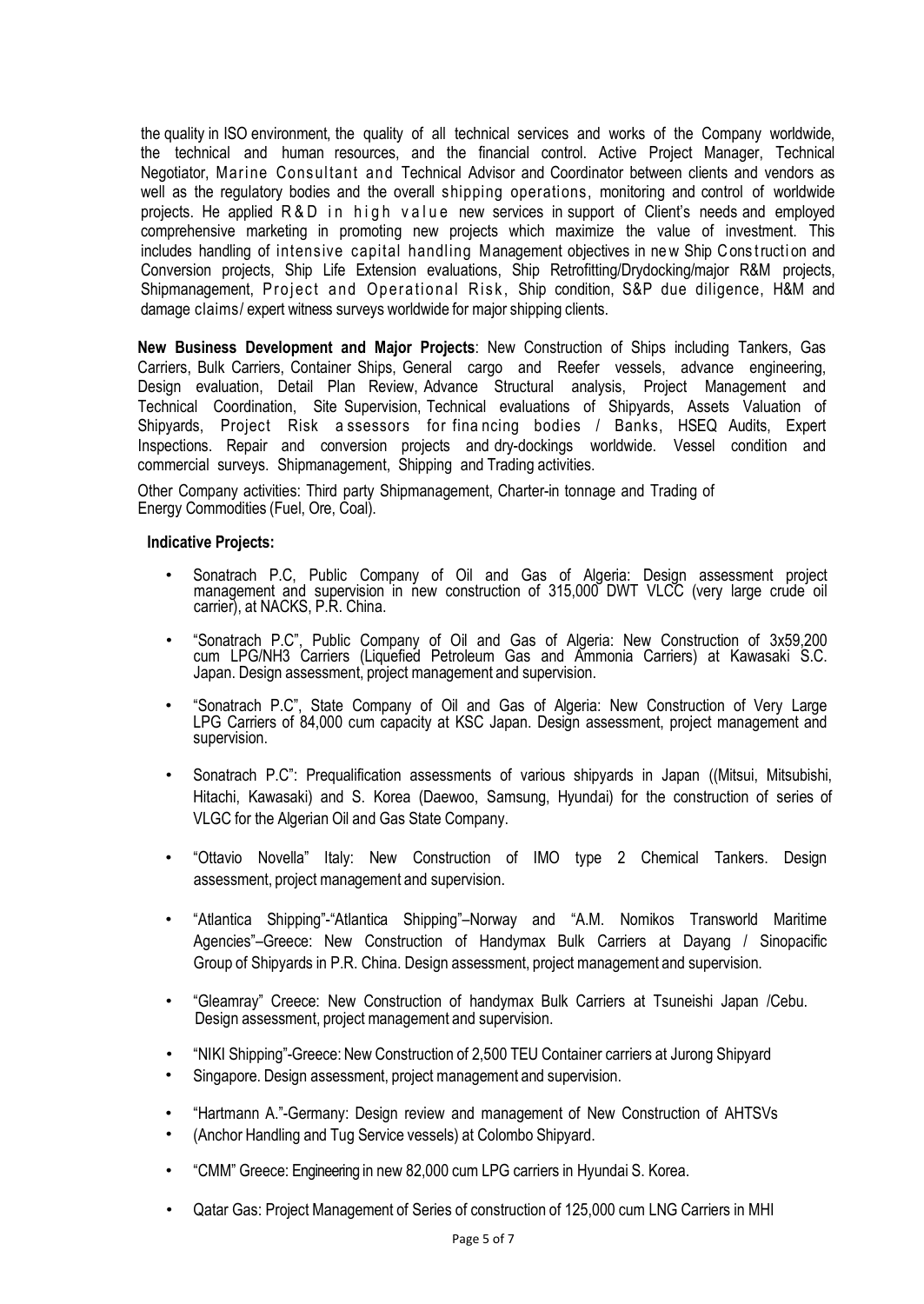- and Mitsui Shipyards in Japan.
- Exmar BV: Series of construction of 150,000 cum LNG Carriers in Daewoo S. Korea.
- Longevity evaluations / Life extension retrofitting of LNG C Golar Freeze (for Gotaas Larsen)
	- Longevity evaluations of the LPGC Fleet of Bergesen Dy AS Norway
- Longevity evaluations and retrofitting of LNG Snam Elba, LNG Snam Palmaria (Snam Italy)
	- Longevity evaluations of LPG Carboflotta (Carbofin Italy).
- "Citibank"- Poland: Technical Advisor to the Bank for the project financing in new vessel constructions.
- "AVIN International"-Greece: Assets Valuation and Technical Assessment of Chernomorski Shipyard Mykolaev, Ukraine. Design assessment of Tanker vessels and feasibility of yearly production for New Construction of same type/ size of Tankers.
- Worldwide Pre-purchase condition assessment Surveys of various types of vessels for clients.
- NORBULK SHIPPING: FEA /Advance engineering analysis, specifications review, design review, technical due diligence and negotiations in newbuilding project.
- Various Pre-purchase condition assessments, drydockings, ship retrofitting, ship conversions, ship repairs, expert witness and special Engineering services applied to various types of Vessels including VLCCs, Product Tankers, Chemical Carriers, Gas Carriers, Bulk Carriers etc.

## **Previous assignments and duties:**

1/1996-9/1999: **American Bureau of Shipping / ABS Group/Consulting Services: Regional Manager for W. Europe / Africa**: Marine Technical Consulting and Engineering services in ISO 9001 environment.

Responsible for the Business Development and all Group activities of the Region, the maintenance of the quality, content, the consistency and continuity of all the technical work, the technical resources in the Region and the Financial control. Also for developing short and long range business plans and staying actively informed concerning Shipping business, Ship Management aspects and Regulatory developments affecting present and potential marine clients and ensuring that assigned positions are organized and staffed appropriately and that the Quality System Procedures and ABS Group Policies are followed.

Type of services: Marine and Off Shore Technical Consulting Services, Advance Engineering and Technical support. Type of services included: Project management, New Ship Constructions, Supervision, Surveys, Advanced Structural and Engineering Analysis, Engineering Verification,, Off-Shore Safety Cases, Concept design, Design Review, Tender analysis and Detail specifications, Plan Review, Technical negotiations in New Constructions, Implementation of Quality Management Systems, ISM/ISO 9000, ISO 14000 New Construction of , Environmental management, Ship Management Information Systems, Ship Condition surveys, Feasibility Studies, Longevity / Life Extension Evaluations of intensive capital ship assets (LNGC/LPGC), Regulatory Compliance, Pre- purchase surveys, Ship Condition evaluations, Condition Assessment Program (CAP) and SafeHull structural analysis for Tankers, Bulk Carriers.

Off-Shore projects: Drilling rings, semi-subs Safety Case development, Offshore project engineering analysis and feasibility studies, Tanker Ship conversions to FSU, FPSO, etc.